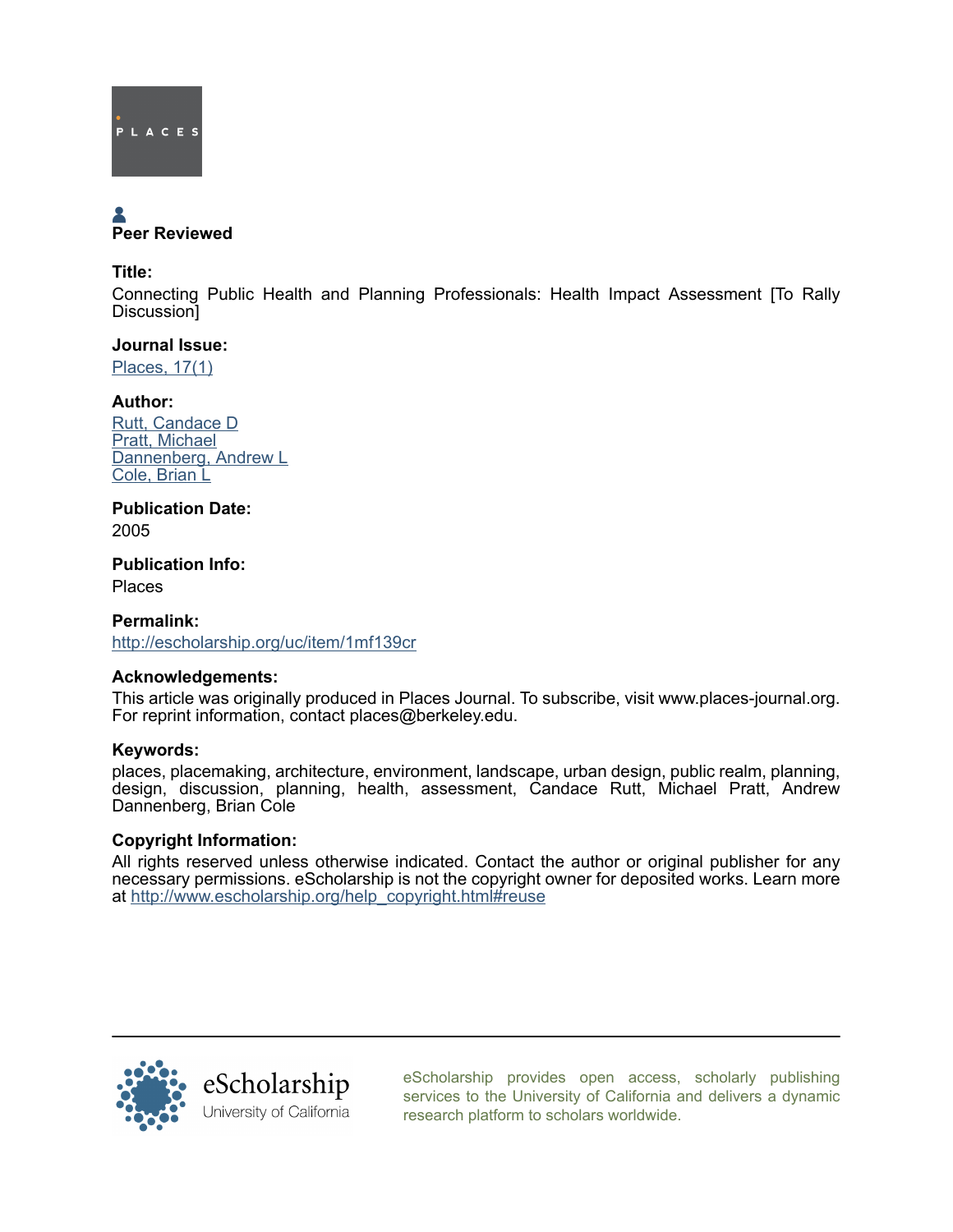# **Connecting Public Health and Planning Professionals: Health Impact Assessment**

# **Candace D. Rutt, Michael Pratt, Andrew L. Dannenberg, and Brian L. Cole**

Over the last few years there has been a resurgence of interest in how the built environment affects people's health. One potential tool for moving beyond theory in this area is health impact assessment (HIA). HIA can be used to evaluate the public-health impacts of a policy or project before it is implemented or built.

One interesting aspect of the 2004 EDRA/*Places* awardwinning project "Incremental Urbanism: The Auto and Pedestrian Reconsidered in Greyfield Reclamation" (Michael Gamble and W. Jude LeBlanc, *Places*, Vol. 16, No. 3, pp. 18-21) was its advocacy of public health as a salient reason to initiate redevelopment planning for a bypassed area of suburban Atlanta, Georgia — the Buford Highway Corridor. Taking this work a step further, the Centers for Disease Control and Prevention (CDC), along with the University of California at Los Angeles, the Robert Wood Johnson Foundation, and the Center for Quality Growth and Regional Development at the Georgia Institute of Technology, have begun a health impact assessment of the plan's proposals.

Among other things, the Buford Highway HIA aims to produce quantitative estimates of expected increases in physical activity and decreases in injury as a result of redevelopment, as well as qualitative estimates of its effects on air and noise pollution, traffic, social capital, crime, safety, economic development, and gentrification. A cost-effectiveness analysis of redeveloping Buford Highway from a societal perspective is also being conducted by CDC and an actuarial firm.<sup>1</sup>

#### **Developments in the Field**

Recently, there has been a growing interest in the use of HIA in the U.S. The Robert Wood Johnson Foundation along with the CDC held an international conference in October 2004 to advance development of HIA methods.<sup>2</sup> In 2003, special issues of the *American Journal of Public Health* and the *American Journal of Health Promotion* were dedicated to exploring the interaction between the built environment and health. The American Planning Association and the National Association of County and City Health Officials have also held a number of symposia and conferences on improving collaboration between their respective disciplines. Finally, the National Institutes of Health and the CDC have launched a major research funding initiative on obesity and the built environment.3

One potential benefit of HIA is to bring public-health issues to the attention of decision-makers in areas where they may not have been considered before. For instance, HIA could be incorporated during plan review for new

developments; public-health officials evaluating traditional water and sewer concerns might make recommendations, such as for increased walkability, that could lead to increased physical activity and reductions in chronic diseases.4

HIA also has the potential to involve community members in decisions concerning proposed projects and policies, and thus gain their support and help reduce the NIMBY (not-in-my-backyard) phenomenon.

#### **Similar to an EIA**

HIA is commonly defined as "a combination of procedures, methods, and tools by which a policy, program, or project may be judged as to its potential effects on the health of a population, and the distribution of those effects within the population."<sup>5</sup>

In some ways, HIA may be thought of as similar to environmental impact assessment (EIA). However, EIA reports are mandated, and focus on defined outcomes such as air and water quality. By contrast, HIAs can be voluntary and focus on more wide-ranging concerns such as obesity, physical inactivity, asthma, injuries, and social equity.6

Numerous HIAs have been performed in Europe, Canada and elsewhere. Several countries' experiences with HIA have been documented in a new book, *Health*  Impact Assessment.<sup>7</sup> Additional resources are available at the Health Impact Assessment Gateway.<sup>8</sup>

So far, research indicates that HIAs can succeed in promoting health-related change to the built environment. Successful efforts include HIAs for the Finningley Airport, and for Edinburgh's urban transportation strategy (reducing air and noise pollution; reducing health disparities).9 However, other HIAs, such as the "Health of Londoners Transportation Strategy," have had little or no impact.<sup>10</sup> Several factors may influence the success of an HIA. Among these are involvement and interest of responsible decision-makers; involvement and political will of affected communities; timeliness; congruence between the health impacts examined and prevailing social and political concerns; and credibility and scientific objectivity of those completing the HIA.

#### **Applicability in the U.S.**

If HIAs are to become useful in the U.S., various challenges will need to be addressed. Among the technical difficulties that may arise is a lack of data to make quantitative estimates and barriers to communicating across disciplines.11 HIAs may also encounter political resistance if they are presented late in the planning process, or if important decision-makers are unaware of them. There can also